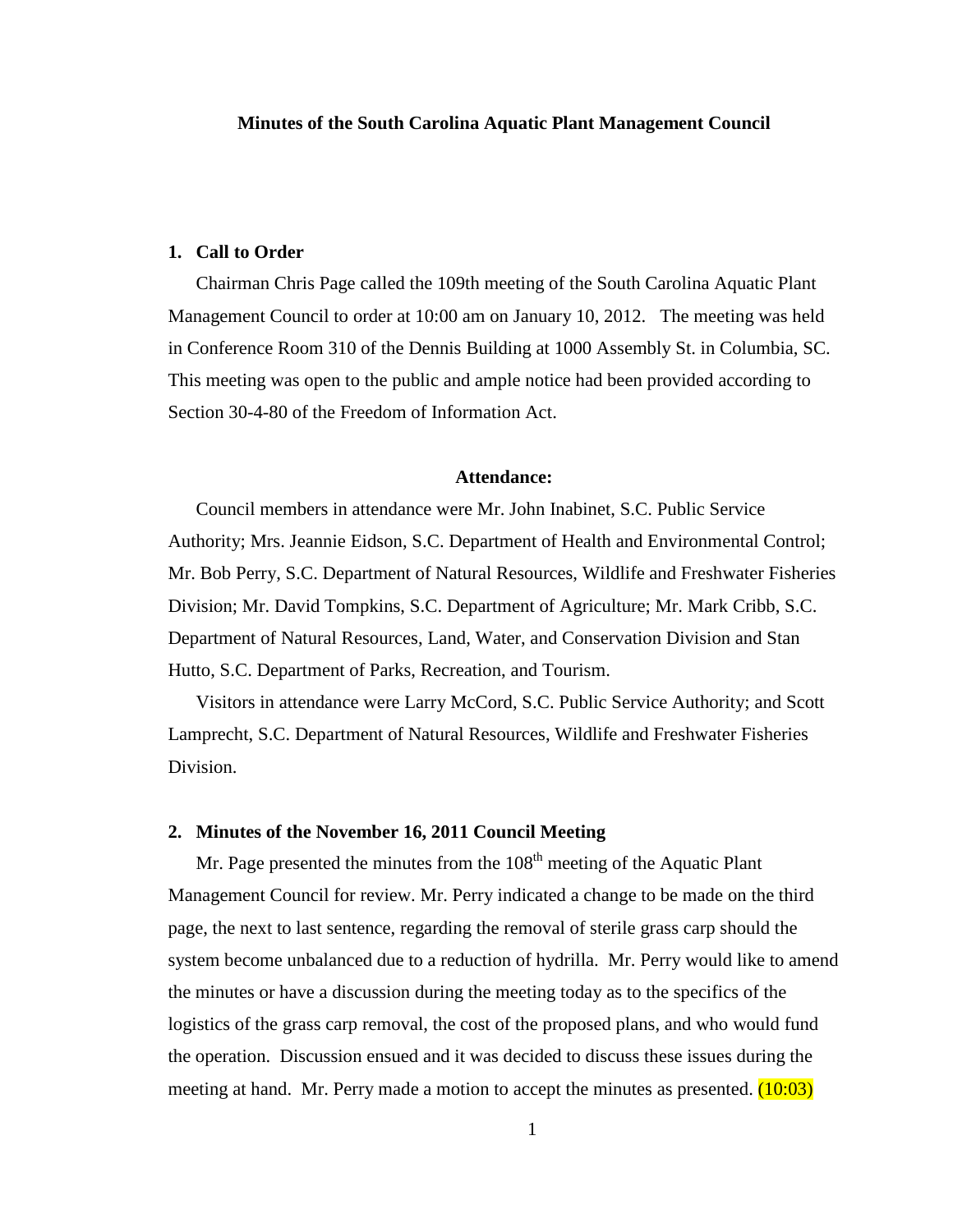Mr. Inabinet second. Motion to accept minutes as written passed unanimously.

# **3. Review the Discussion of the Approval of the Draft Plan for the Public Comment Period (10:40)**

Chairman Page presented a brief synopsis of the draft 2012 Aquatic Plant Management Plan. Included in this synopsis are some additional State Park lakes to be included in the 2012 plan. SCPRT will be paying for this work with no matching funds provided by the SCDNR. Other parts of the 2012 plan are similar to last year's plan, with the one exception being the additional sterile grass carp proposed for the Santee Cooper Lakes System. Additionally, Lake Marion and Lake Moultrie were combined into one unit in the 2012 plan.

Discussion ensued detailing the Santee Cooper Lake System. Mr. Perry briefed a number of SCDNR staff recently and it was noted that this rebalancing stocking will most likely cause some alarm among several user groups, fishermen and waterfowlers in general. We need to be prepared for this and we need to demonstrate that we are making a science based, rational decision. However, seeing this is an adaptive management, this will require constant tweaking and we are prepared to remove carp as quickly and efficiently as we possibly can do it in the case of loss of desirable vegetation in the system.  $(17:24)$  One possible solution to this was discussed at the last meeting, carp removal rodeos. For these rodeos prize money will be a necessity, a nominal entry fee to cover the administrative costs, and possible sponsors should be identified. Another option offered by Mr. Inabinet is to enact a bounty for the removal of grass carp. A subcommittee may be needed in the future to further the carp removal discussions. Experts on carp removal and rodeos should be included on the subcommittee. Discussion followed regarding the amount of detail to be included in the plan with respect to the removal of grass carp. It was noted that the wording discussing the removal of grass carp in the  $108<sup>th</sup>$  meetings minutes may be sufficient if included in the 2012 plan. Mrs. Eidson mentioned that by including plans for grass carp removal the case could be made that the council is unsure of the correct stocking numbers. She feels that the carp numbers are good for the amount of vegetation currently in the system and overstocking is not a problem. Overstocking may become a problem if high number stockings are continued in the future, especially if the hydrilla expansion slows.  $(25:00)$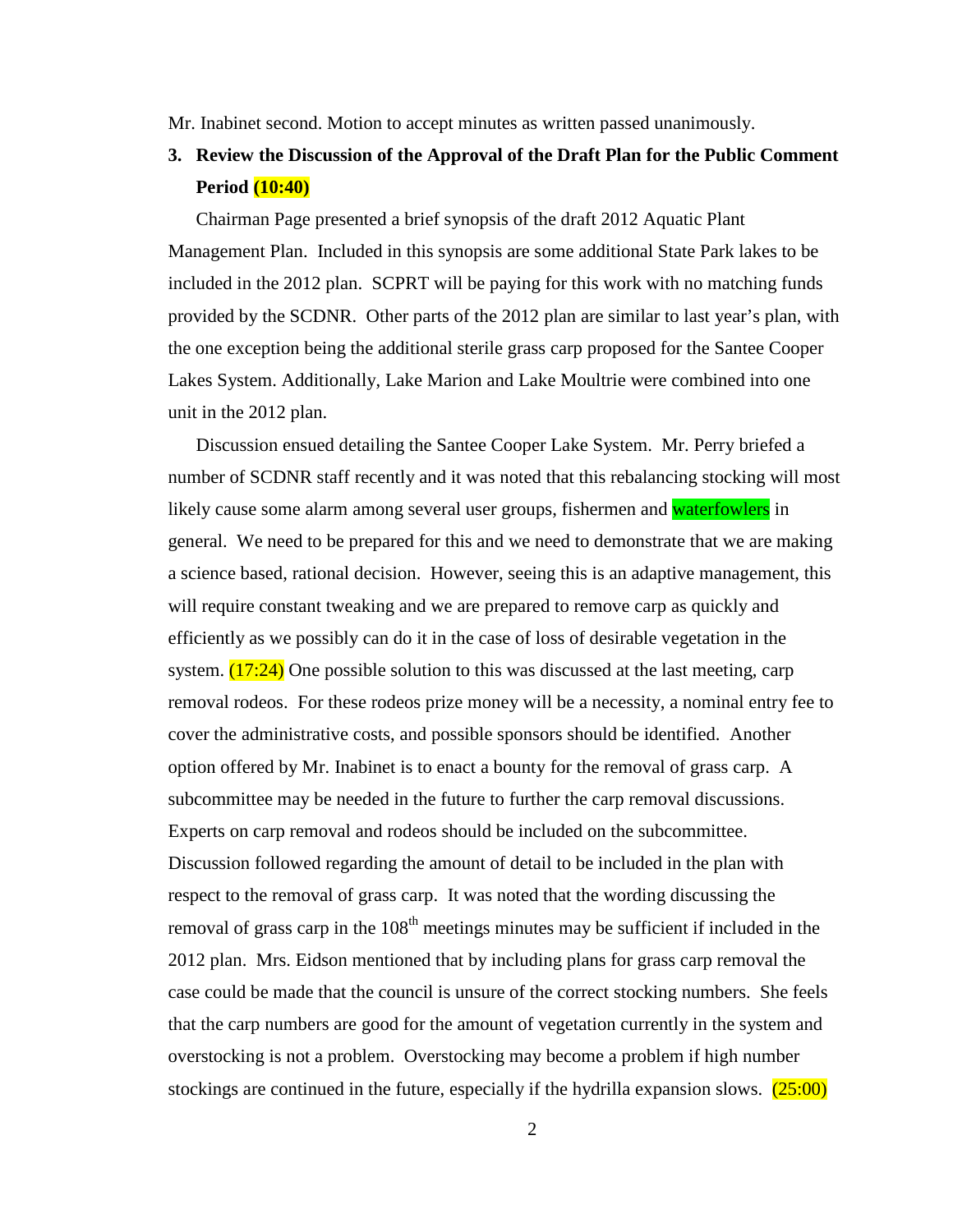The current verbiage in the plan, stating that "changes to stocking strategy will be considered if survey results, re-growth, or habitat loss warrants", is sufficient and provides a means to adjust carp numbers either up or down. Mr. Perry suggested changing "considered" to "implemented". Discussion followed and several members of the council agreed. It was also decided that the word "stocking" would be dropped as well. The plan should be changed to say, "changes to the strategy will be implemented if survey results, re-growth, or habitat loss warrants". Mr. Lamprecht was asked to devise a rudimentary, preliminary plan for the removal of grass carp to be presented to the council at a later date. Mr. Lamprecht mentioned several issues that would need to be addressed first and foremost. The legality issue regarding the removal of grass carp and the disposal of said fish after the event are two primary concerns that come to mind first. Mr. Perry made the motion to make the aforementioned changes to the Santee Cooper portion of the plan and adopt it with these changes in place. Mrs. Eidson provided second. The motion passed unanimously. (39:54)

Lake Bowen was added to the 2012 plan. The lake historically had hydrilla and currently has chara. The lake had grass carp at one time but no longer holds a viable population. A rate of 10 fish per acre was suggested in the plan.

Lake Keowee is still listed in the plan. Surveys are still showing small amounts of hydrilla in the system.

Lake Murray is still listed in the plan. Surveys do not indicate any vegetation in the lake. The grass carp population is approaching the maintenance stocking levels. Habitat enhancement work was advised by the subcontractor surveying the lake to SCE&G staff.

Lake Wateree is still listed in the plan. Water willow is being reported as problematic to homeowners. No treatments have been completed by the SCDNR in several years.

Santee Coastal Reserve and Santee Delta has received considerable phragmites control. Herbicide maintenance of the phragmites population will be continued.

Naval Weapons Station no longer has funding for any work to be completed. U.S. Corps of Engineers no longer has funding for any work along the intercoastal waterway. Both are still included in the plan in case funding becomes available.

The 2012 plan also includes information pertinent to the NPDES permit. SCDNR state lakes are included in the plan but the details are limited.